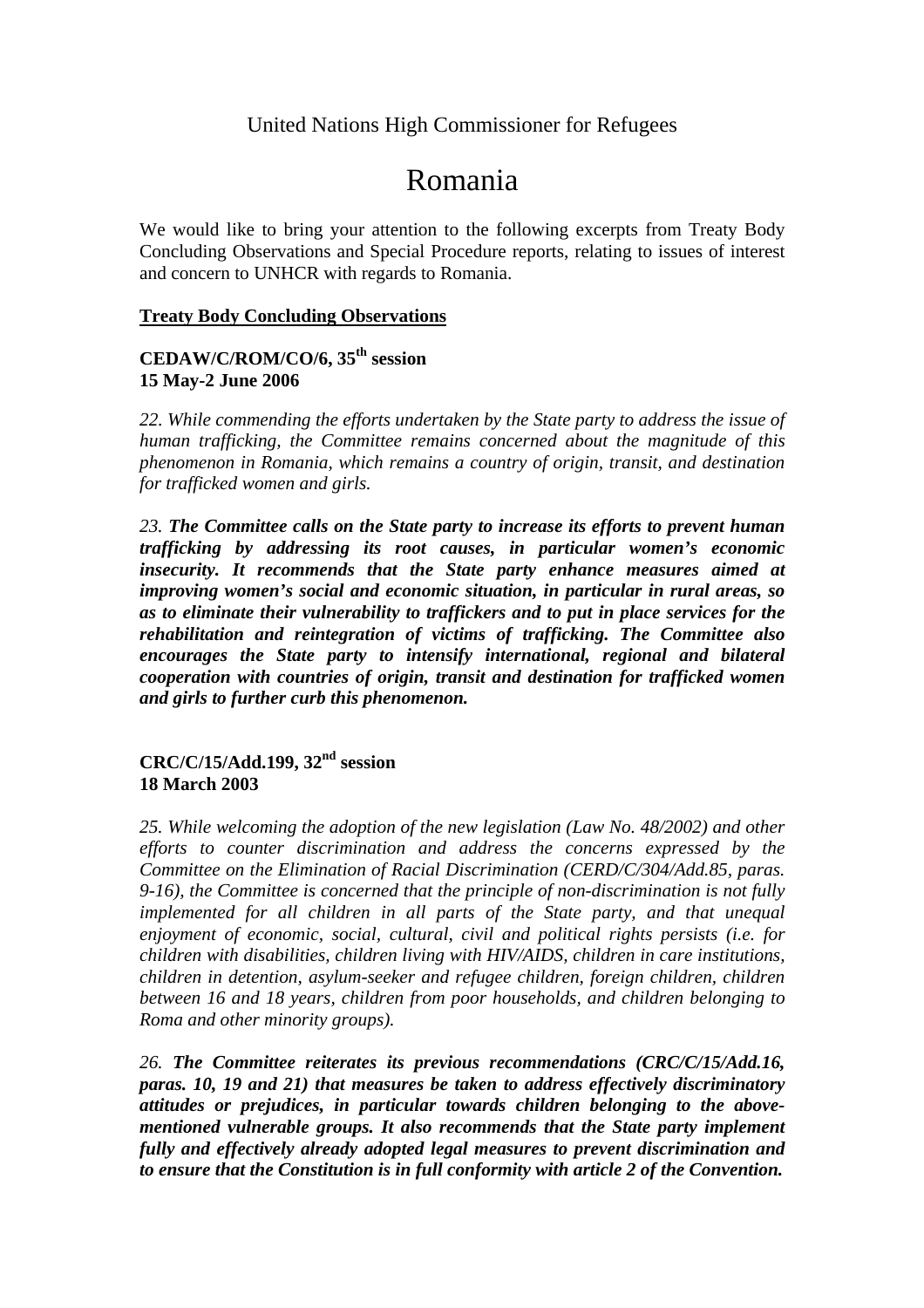*32. The Committee notes that Law No. 119/1996 includes special provisions for the issuance of birth certificates to abandoned children found in hospitals. However, the Committee remains concerned at the lack of measures to prevent non-registration of children and at the high number of stateless persons, in particular among the Roma.* 

#### *33. The Committee recommends that the State party:*

*(a) Strengthen efforts to ensure birth registration of all children, paying particular attention to occurrences of non-registration of Roma children;* 

*(b) Take further measures, in accordance with article 7 of the Convention, to facilitate applications for citizenship and resolve the situation of stateless children;* 

*(c) Ratify the Convention relating to the Status of Stateless Persons of 1954 and the Convention on the Reduction of Statelessness of 1961.* 

#### *54. The Committee notes:*

*(a) That the legislation (Law 48/2002) provides special protection for vulnerable persons, but remains concerned that de facto discrimination persists regarding access to education, health care and social benefits;* 

*(b) That there have been reports of cases of arbitrary detention and threatened expulsion.* 

#### *55. The Committee recommends that the State party:*

*(a) Ensure the availability of Romanian language courses, as stipulated by law, to facilitate the integration of asylum-seeker and refugee children in the education system;* 

*(b) Consider preferential treatment for refugees to benefit from exemptions from reductions in tuition fees for upper secondary and university education;* 

*(c) Fully uphold their international obligations concerning lawful detention as well as the principle of non-refoulement;* 

*(d) Continue cooperation with the Office of the United Nations High Commissioner for Refugees in this respect.* 

*59. The Committee recommends that the State party:* 

*…* 

*(d) Ensure that all victims of trafficking and forced prostitution have access to appropriate recovery and reintegration programmes and services.*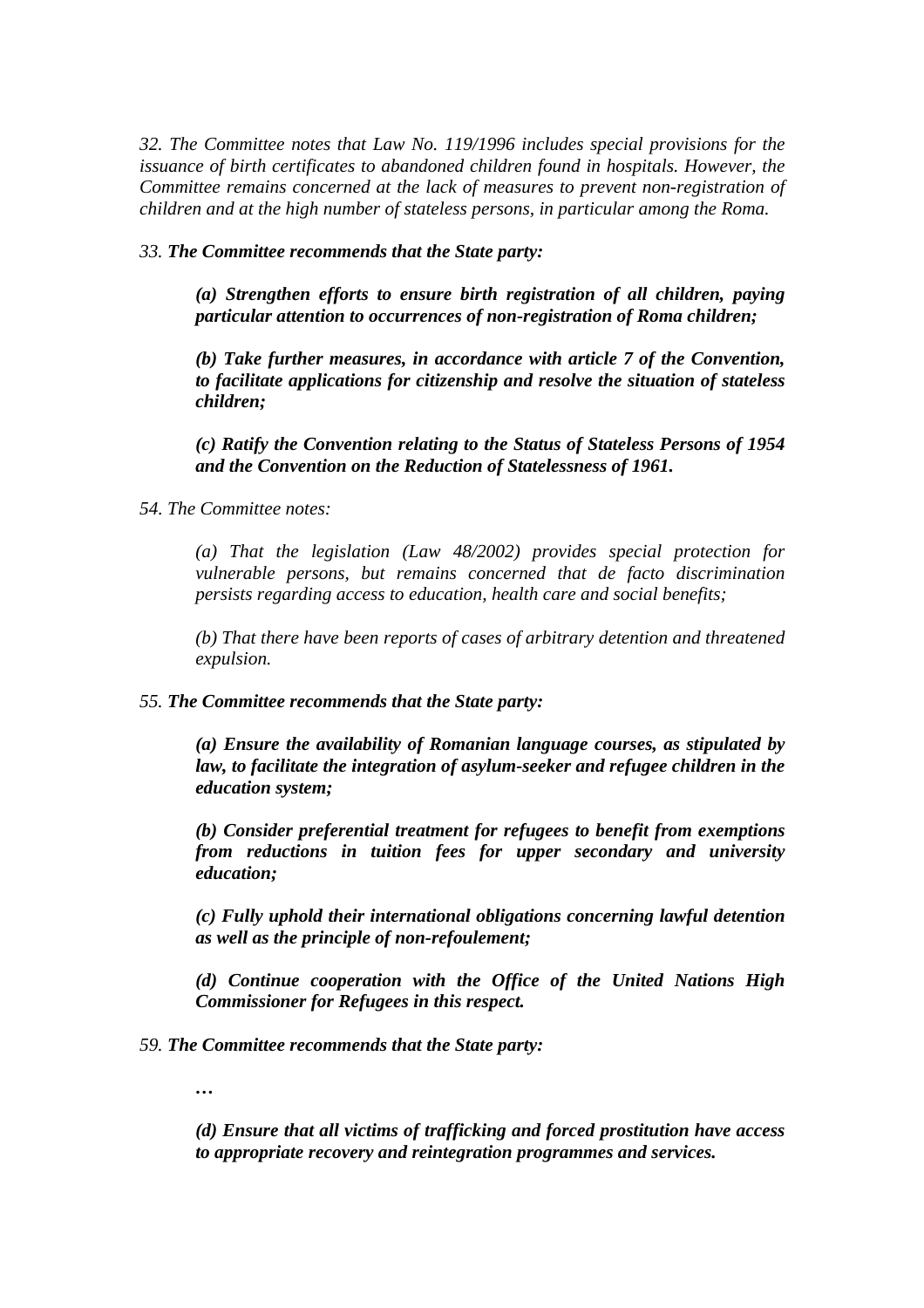**Special Procedure Reports**

**Report of the Working Group on Arbitrary Detention Visit to Romania**  E/CN.4/1999/63/Add.4 16 December 1998

#### *CONCLUSIONS AND RECOMMENDATIONS*

*40. The situation arising from criteria enumerated in articles 4 and 10 of Law No. 15/1996, pursuant to which the refugee status of an individual may be revoked, resulting in detention and removal from Romania, exposes every refugee to grave risks of arbitrary detention. The Working Group recommends that the Government eliminate from the Law such criteria as those indicated in the articles cited, since they give wide powers to the authorities*

*41. The situation arising from the limited duration of refugee status granted to applicants under article 22 of Law No. 15/1996 should be remedied, as it is inconsistent with article 14 (1) of the Universal Declaration of Human Rights.* 

*42. Protection against refoulement should be made to apply to all asylum seekers instead of recognized asylum seekers only.* 

*43. The exclusion clauses in Law No. 15/1996 should be made consistent with the exclusion clauses of article 1 D, E and F of the 1951 Convention relating to the Status of Refugees.* 

*44. The Working Group believes that the power conferred by article 18 of Law No. 25/1969 (the Law relating to the Regime of Foreigners) to determine the place of residence of individuals to be governed by its provisions is nothing short of the power of detention, ex facie arbitrary, since the Law requires no reason to be given to the individual at the time of detention. The Law does not even entitle the individual to seek legal recourse in the event of the exercise of such power. Considerations of public order or State security, as applied to those seeking asylum or to those whose refugee status may be revoked on the basis of vague or imprecise criteria, make said provisions inconsistent with article 14 of the Universal Declaration of Human Rights and article 9 of the International Covenant on Civil and Political Rights. A similar provision in article 8 of Law No. 15/1996 is subject to the same criticism, even though the Group was told that the police do not apply this provision in the case of asylum seekers.* 

*45. The Working Group recommends that the situation be remedied by provision of adequate legal safeguards, consistent with international standards for the protection of the individual, and by making available adequate judicial remedy or remedies.* 

*46. Law No. 25/1969 should provide for adequate legal safeguards and remedies for all aliens who are facing expulsion or extradition consistent with international legal*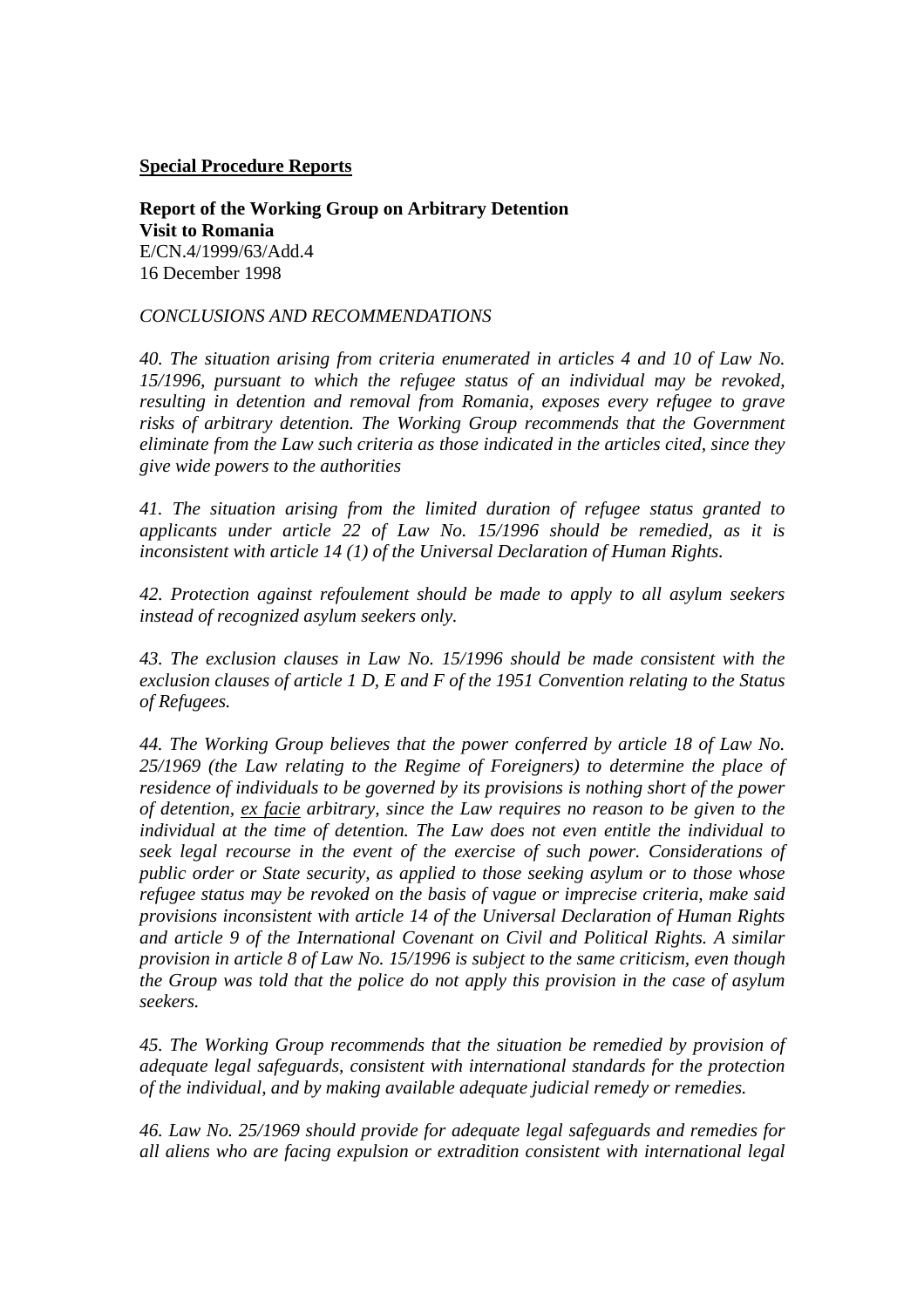*instruments (e.g. the Universal Declaration of Human Rights and the International Covenant on Civil and Political Rights).* 

*47. Law No. 25/1969 must be brought into conformity with article 19, paragraph 3, of the Romanian Constitution which prohibits any expulsion and extradition in the absence of a court ruling.* 

*48. All asylum seekers subjected to deprivation of liberty should be granted constitutional protection, be informed promptly of the grounds for their detention and be afforded all legal remedies available to them with a view to obtaining their release.* 

*49. Detainees should be provided, at the time of their detention, with the reasons for their detention in a language which they understand.* 

*50. Detainees should be provided, at the time of their detention, with a written explanation of their rights and how to exercise them.* 

*51. Each decision to detain should be reviewed as to its necessity and compliance with international standards by means of a prompt, oral hearing by a court or similar competent independent and impartial review, accompanied by the appropriate provision of legal aid. In the event that continued detention is authorized, detainees should be able to initiate further challenges against the reasons for detention.* 

*52. Detainees should be given adequate access to their legal representatives, their relatives and to officers of the United Nations High Commissioner for Refugees.* 

*53. Specialized non-governmental organizations, the Office of the United Nations High Commissioner for Refugees and the legal representatives of detainees should be granted access to all places of detention, including the transit zones at international ports and airports.* 

*54. All staff should receive appropriate training related to the special situation and the needs of asylum seekers in detention.*

**Report by Mr. Glèlè-Ahanhanzo, Special Rapporteur on Contemporary Forms of Racism, Racial Discrimination, Xenophobia and Related Intolerance, submitted pursuant to Commission on Human Rights** 

**Mission to Hungary, Czech Republic and Romania (19-30 September 1999)**  E/CN.4/2000/16/Add.1 7 February 2000

*90. The representative of the United Nations High Commissioner for Refugees expressed concern about the large number of stateless persons among the Roma, particularly among Roma children whose birth has not been registered with the Romanian authorities and who still have no form of identification. The Office of the High Commissioner is of the view that Romania's accession to the Convention on the Reduction of Statelessness and the Convention relating to the Status of Stateless Persons would facilitate the search for solutions to this worrying situation and would also contribute to the integration of the Roma.*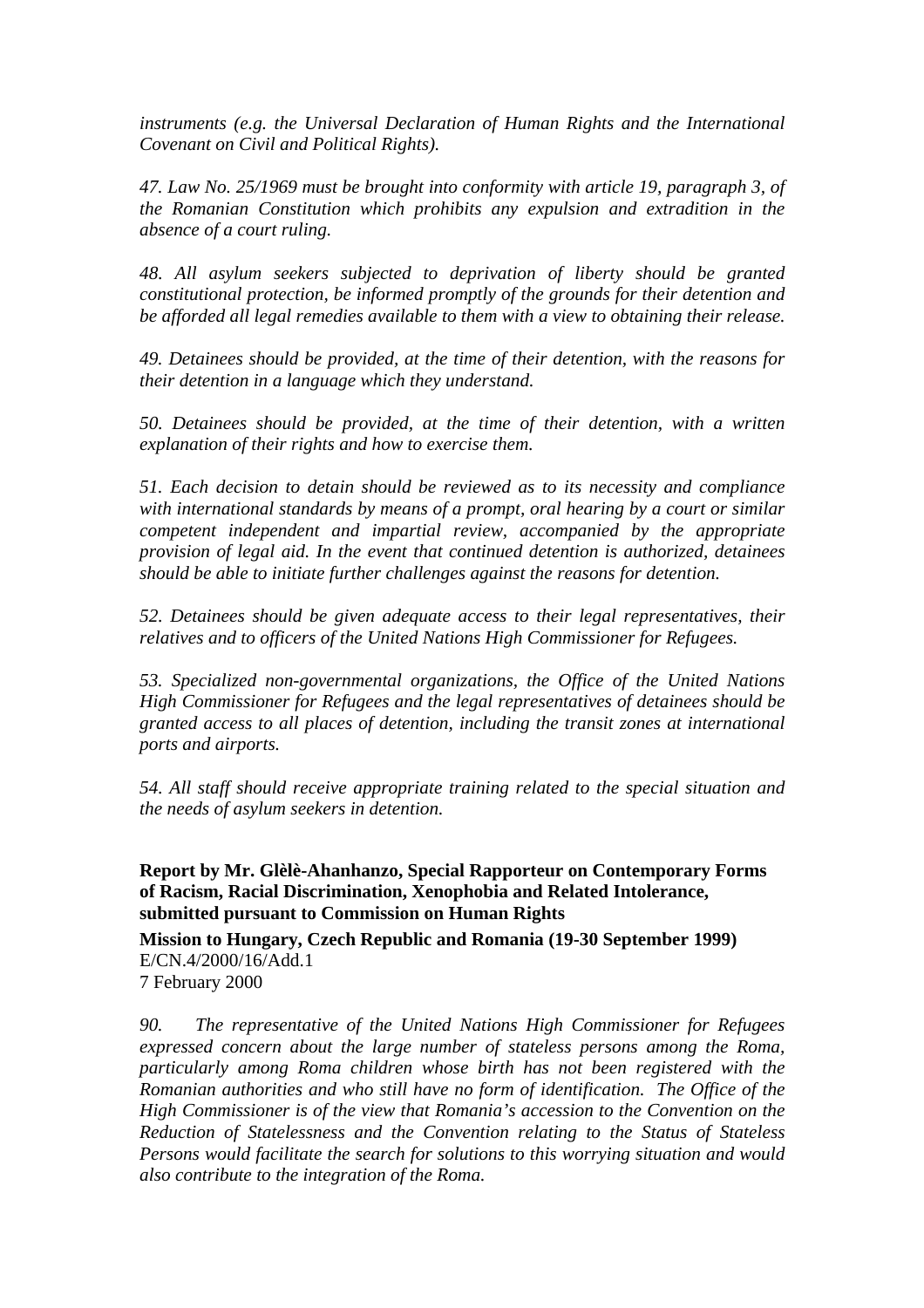**Report of the Special Rapporteur on adequate housing as a component of the right to an adequate standard of living, and on the right to non-discrimination, Mr. Miloon Kothari** 

**MISSION TO ROMANIA (14-19 January 2002)** 

E/CN.4/2003/5/Add.2 3 February 2003

*43. From the field visits by the Special Rapporteur and testimonies received, it is evident that the lack of identity cards and documentation represents one of the most serious problems affecting the enjoyment of the right to an adequate standard of living, including adequate housing, as well as civil and political rights. Roma who lack official identity documents are often excluded from social services as well as from the special assistance programme available for the minority groups. Furthermore, in many cases Roma have been unable to appeal State justice as a result of not having personal identity papers. It is also claimed that the Roma disinterest or distrust in officially declaring an identity, stemming from a genuine fear of misuse of ethnically determined data, compounds the problem of institutional inadequacy in issuing such documents for them. In dealing with this problem, the Special Rapporteur recommends that the State should make additional effort to raise public awareness among the Romas and to facilitate their obtaining proper identity documents. This might include assurances backed up by references to relevant legislation and practice that no disadvantage shall result from one's identity as belonging to a particular group (in accordance with international standards, including article 3 of the Council of Europe's Framework Convention for the Protection of National Minorities, as well as paragraph 32 of the OSCE Document of the Copenhagen Meeting of the Conference on the Human Dimension of the CSCE). The Special Rapporteur also calls upon the Government to ratify relevant*  international conventions on statelessness,<sup>i</sup> which should further facilitate the *integration of the Roma.* 

**Report submitted by the Special Rapporteur on the sale of children, child prostitution and child pornography, Juan Miguel Petit MISSION TO ROMANIA**\* E/CN.4/2005/78/Add.2 26 January 2005

*107. Migration often opens opportunities for people and cannot be stopped. However, migration also involves a significant number of people, including children, moving in precarious conditions, and lacking information and means to face difficult and dangerous situations. These are the people to target with adequate prevention programmes - not to stop their will to migrate, but to better equip them to go through the migration process in a positive way.* 

**- End of excerpts -** 

**Protection Operations and Legal Advice Section**